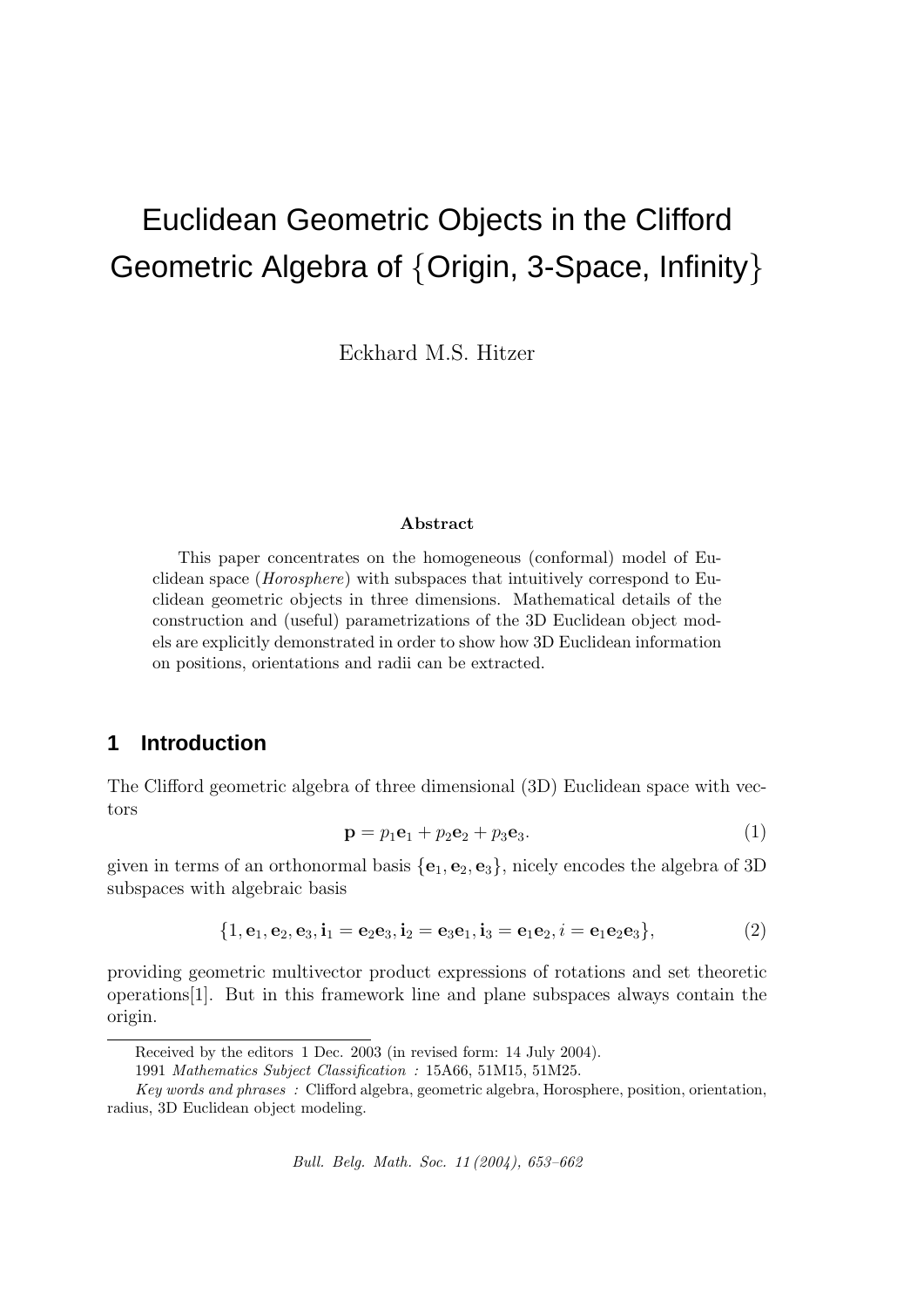The homogeneous (conformal) model of 3D Euclidean space in the Clifford geometric algebra  $\mathbb{R}_{4,1}$  provides a way out.[5, 7] Here positions of points, lines and planes, etc. off the origin can be naturally encoded. Other advantages are the unified treatment of rotations and translations and ways to encode point pairs, circles and spheres. The creation of such elementary geometric objects simply occurs by algebraically joining a minimal number of points in the object subspace. The resulting multivector expressions completely encode in their components positions, orientations and radii.

The geometric algebra  $\mathbb{R}_{4,1}$  can be intuitively pictured as the algebra of origin  $\bar{\mathbf{n}}$ , Euclidean 3D space and infinity  $\mathbf{n}$ , where origin and infinity are represented by additional linearly independent null-vectors.

$$
\{\bar{n}, e_1, e_2, e_3, n\}, \ \ n^2 = \bar{n}^2 = 0. \tag{3}
$$

This algebra seems most suitable for applications in computer graphics, robotics and other fields.[2, 3]

This paper concentrates on giving explicit details for the construction of fundamental geometric objects in this model, detailing how the 3D geometric information can be extracted. How the simple multivector representations of these objects can be manipulated in order to move them in three dimensions and to express set theoretic operations of union (join), intersection (meet), projections and rejections is described in [8, 7, 2].

This algebraic encoding of geometric objects and their manipulations strongly suggests an object oriented software implementation. This does allow computers to calculate with this algebra and provides programmers with the means to most suitably represent fundamental geometric objects, their 3D properties and ways (methods) to manipulate these objects. This happens on a higher algebraic level, so that the programmer actually is freed of the need to first investigate suitable less intuitive matrix representations.[8, 9, 10, 11, 12]

The mathematical notation used in this paper for multivectors, geometric products and products derived from the geometric product is fairly standard: Italic capital letters are used for conformal vectors and multivectors, bold lower case vectors represent Euclidean vectors (except the origin and infinity null vectors), the wedge ∧ signifies the outer product, the asterisk ∗ the scalar product, the angles and  $\Box$  left and right contractions and mere juxtaposition the full geometric product of multivectors. Other notations are explicitly defined where they are used.[6, 13]

## **2 3D Information in Homogeneous Objects**

We will see how homogenous multivectors completely encode positions, directions, moments and radii of the corresponding three dimensional (3D) objects in Euclidean space. An overview of this is give in Table 1. In the rest of this section we will look at the details of extracting the encoded 3D information from each homogeneous multivector object. Where suitable, we will also give useful alternative parametrizations of homogeneous multivector objects.<sup>1</sup>

<sup>&</sup>lt;sup>1</sup>Dorst and Fontijne<sup>[14]</sup> give similar parametrizations, but with the rather strong simplification, that objects are centered at the origin  $\bar{\mathbf{n}}$  or contain the origin  $\bar{\mathbf{n}}$ , e.g.  $C = \bar{\mathbf{n}}$  in eq. (15), etc.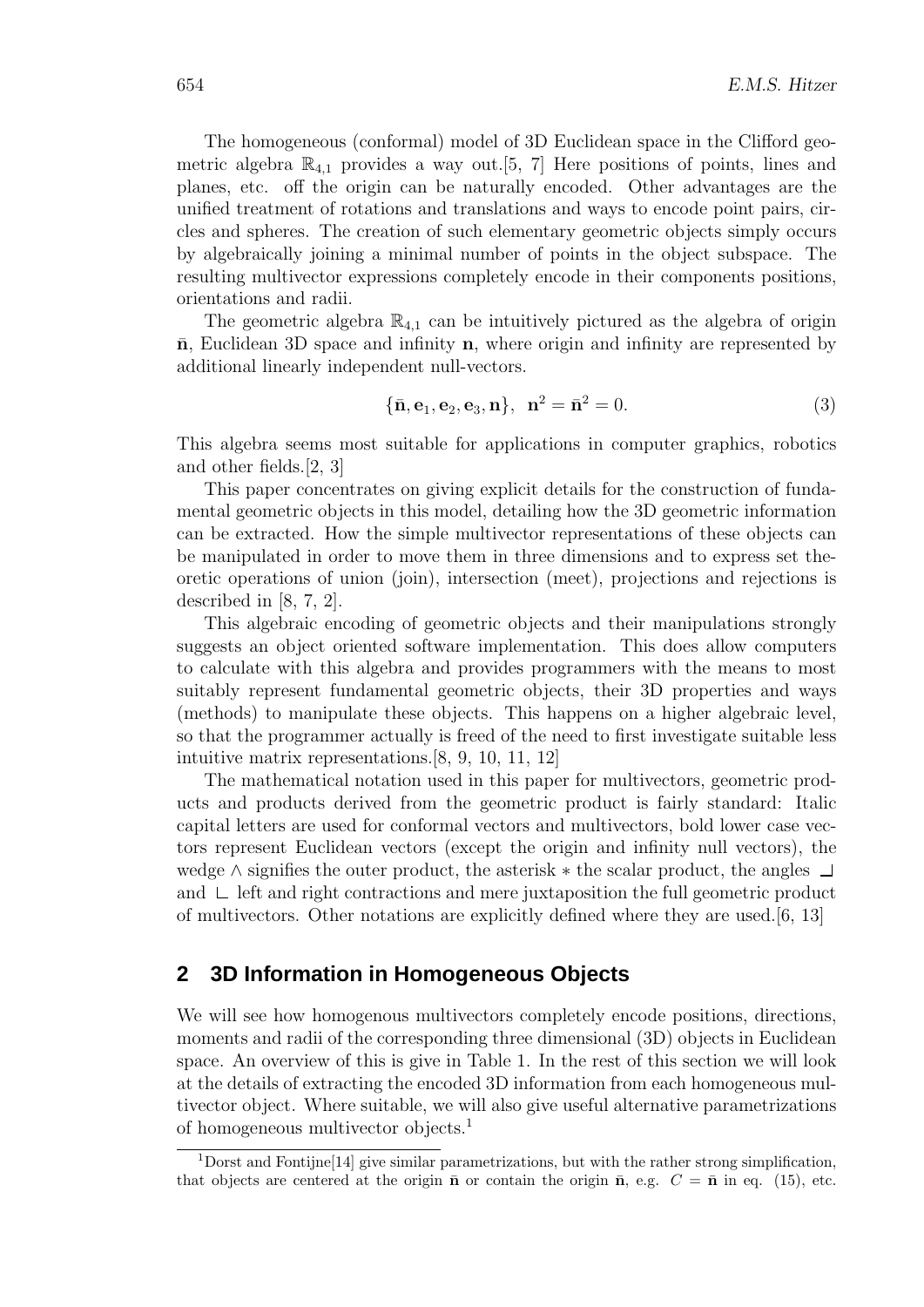| homogeneous object          | 3D information                         |
|-----------------------------|----------------------------------------|
| point $X$                   | position x                             |
| point pair $P_1 \wedge P_2$ | positions $\mathbf{p}_1, \mathbf{p}_2$ |
| line                        | direction vector, moment bivector      |
| circle                      | plane bivector, center, radius         |
| plane                       | plane bivector, location vector        |
| sphere                      | center, radius                         |

Table 1: 3D geometric information in homogeneous objects. The left column lists the homogeneous multivectors, that represent the geometric objects.

### **2.1 Point and Pair of Points**

The Euclidean position **p** of a conformal point

$$
P = \mathbf{p} + \frac{1}{2}p^2 \mathbf{n} + \bar{\mathbf{n}} \tag{4}
$$

is obtained with the help of the (additive[7]) conformal split, which is an example of a rejection<sup>[4]</sup>: The conformal point vector  $P$  is rejected off the Minkowski plane represented by the bivector  $N = \mathbf{n} \wedge \mathbf{\bar{n}}$ 

$$
\mathbf{p} = (P \wedge N)N. \tag{5}
$$

Equation (4) shows how to achieve the opposite, i.e. how to get back to the conformal point P from just knowing the Euclidean position p.

The Euclidean positions  $\mathbf{p}_1, \mathbf{p}_2$  of a pair of points represented by the conformal bivector

$$
V_2 = P_1 \wedge P_2
$$
  
=  $\mathbf{p}_1 \wedge \mathbf{p}_2 + \frac{1}{2} (p_2^2 \mathbf{p}_1 - p_1^2 \mathbf{p}_2) \mathbf{n} - (\mathbf{p}_2 - \mathbf{p}_1) \bar{\mathbf{n}} + \frac{1}{2} (p_1^2 - p_2^2) N$   
=  $\mathbf{b} + \frac{1}{2} \mathbf{v} \mathbf{n} - \mathbf{u} \bar{\mathbf{n}} - \frac{1}{2} \gamma N$  (6)

can be fully reconstructed from the components of  $V_2$ . We assume without restricting the generality, that  $p_1 = \sqrt{\mathbf{p}_1^2} \ge p_2 = \sqrt{\mathbf{p}_2^2}$ . Given any conformal bivector  $V_2$  with components **b** (a Euclidean bivector), **u** and **v** (Euclidean vectors of length  $u = \sqrt{u^2}$ and  $v = \sqrt{\mathbf{v}^2}$ , and  $\gamma$  (a real scalar), the calculation works as follows

$$
\sigma = \frac{1}{2}\gamma^2 - \mathbf{u} * \mathbf{v}, \quad \rho = \sqrt{\sigma^2 - u^2 v^2}, \tag{7}
$$

$$
p_1 = \frac{\sqrt{\sigma + \rho}}{u}, \quad p_2 = \frac{\sqrt{\sigma - \rho}}{u}, \tag{8}
$$

$$
\mathbf{p}_1 = p_1 \frac{p_1^2 \mathbf{u} + \mathbf{v}}{|p_1^2 \mathbf{u} + \mathbf{v}|}, \quad \mathbf{p}_2 = p_2 \frac{p_2^2 \mathbf{u} + \mathbf{v}}{|p_2^2 \mathbf{u} + \mathbf{v}|}.
$$
 (9)

The general and explicit formulas presented in the following, seem to appear nowhere else in the published literature so far.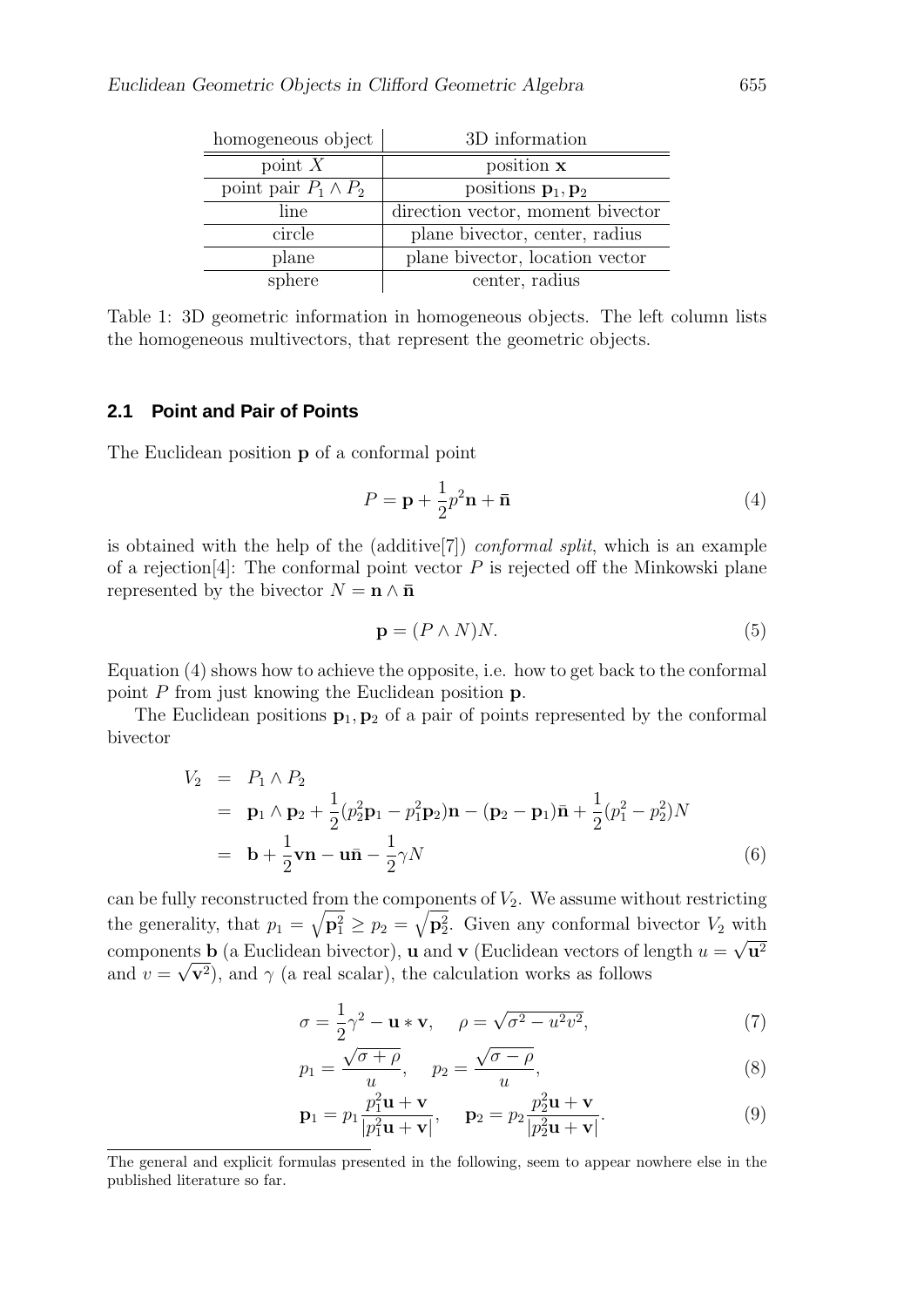This calculation is the full solution (of two conformal points  $X = P_1, P_2$ ) to the equation

$$
V_2 \wedge X = 0, X^2 = 0. \tag{10}
$$

We can further view conformal point pairs as one-dimensional circles and arrive thereby at another highly useful characterization<sup>2</sup>:

$$
P_1 \wedge P_2 = 2r\{\hat{\mathbf{p}} \wedge \mathbf{c} + \frac{1}{2}[(c^2 + r^2)\hat{\mathbf{p}} - 2\mathbf{c} * \hat{\mathbf{p}} \mathbf{c}]\mathbf{n} + \hat{\mathbf{p}}\bar{\mathbf{n}} + \mathbf{c} * \hat{\mathbf{p}}N\},\qquad(11)
$$

with the "radius" r defined as half the Euclidean point pair distance,  $\hat{\mathbf{p}}$  a unit vector pointing from  $p_2$  to  $p_1$ , and c the Euclidean midpoint (center) of the point pair:

$$
2r = |\mathbf{p}_1 - \mathbf{p}_2|, \ \hat{\mathbf{p}} = \frac{\mathbf{p}_1 - \mathbf{p}_2}{2r}, \ \mathbf{c} = \frac{\mathbf{p}_1 + \mathbf{p}_2}{2}.
$$
 (12)

In case that the straight line defined by the point pair contains the origin, i.e. for  $\hat{\mathbf{p}} \wedge \mathbf{c} = 0$  ( $\hat{\mathbf{p}} \parallel \mathbf{c}$ ) we get the simplified form

$$
P_1 \wedge P_2 = 2r\{C - \frac{1}{2}r^2\mathbf{n}\}\hat{\mathbf{p}}N.
$$
\n(13)

In case that the Euclidean midpoint vector **c** is perpendicular to  $\hat{\mathbf{p}}$  ( $\hat{\mathbf{p}} \perp \mathbf{c}$ ), i.e. if  $\hat{\mathbf{p}} * \mathbf{c} = 0$  we get

$$
P_1 \wedge P_2 = -2r\{C + \frac{1}{2}r^2\mathbf{n}\}\hat{\mathbf{p}}.\tag{14}
$$

In both cases we used the conformal representation of the midpoint as

$$
C = \mathbf{c} + \frac{1}{2}c^2 \mathbf{n} + \bar{\mathbf{n}}.\tag{15}
$$

### **2.2 Lines**

Given two conformal points  $P_1$  and  $P_2$  the conformal trivector

$$
V_{line} = P_1 \wedge P_2 \wedge \mathbf{n} = \mathbf{p}_1 \wedge \mathbf{p}_2 \wedge \mathbf{n} + (\mathbf{p}_2 - \mathbf{p}_1)N = \mathbf{m}\mathbf{n} + \mathbf{d}N \tag{16}
$$

conveniently consists of the defining entities of the Euclidean line through  $p_1$  and  $p_2$ . The Euclidean bivector **m** represents the moment and the Euclidean vector **d** the direction of the line. Using  **and**  $**d**$  **we can give the parametric form of the line** as

$$
\mathbf{x} = (\mathbf{m} + \alpha)\mathbf{d}^{-1}, \alpha \in \mathbb{R}.
$$
 (17)

All points  $X = \mathbf{x} + \frac{1}{2}$  $\frac{1}{2}x^2\mathbf{n}+\bar{\mathbf{n}}$  with the **x** as specified in (17) represent the full solution to the problem

$$
V_{line} \wedge X = 0, X^2 = 0. \tag{18}
$$

The one-dimensional circle representation of point pairs (11) immediately leads to a second often useful parametrization of lines as

$$
P_1 \wedge P_2 \wedge \mathbf{n} = 2r\hat{\mathbf{p}} \wedge C \wedge n = 2r\{\hat{\mathbf{p}} \wedge \mathbf{c} \mathbf{n} - \hat{\mathbf{p}}N\}.
$$
 (19)

It is important to note that the conformal point  $C$  in eq. (19) does not need to be the midpoint of the point pair. Any conformal point on the straight line  $P_1 \wedge P_2 \wedge n$ can take the place of C in eq. (19).  $\hat{\mathbf{p}}$  and r are defined as in eq. (12).

<sup>2</sup>This characterization is e.g. very useful for investigating the full (real and virtual) meet of two circles, or of a straight line and a circle.[15]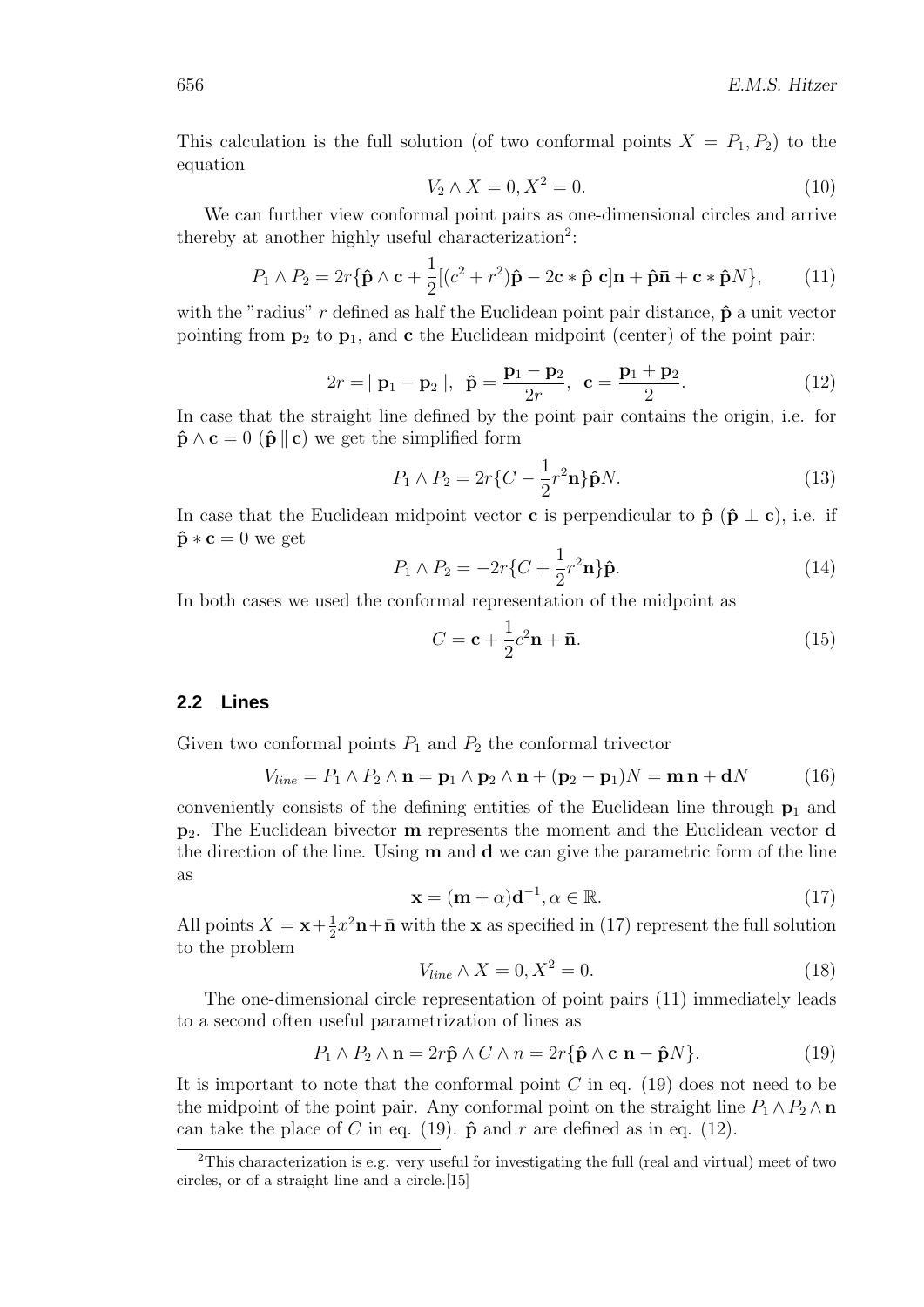#### **2.3 Circles**

General conformal trivectors of the form

$$
V_3 = P_1 \wedge P_2 \wedge P_3,\tag{20}
$$

with conformal points  $P_1, P_2$  and  $P_3$  represent Euclidean circles through the corresponding Euclidean points  $\mathbf{p}_1, \mathbf{p}_2$  and  $\mathbf{p}_3$ . The equation for all points X on such a circle is again given as

$$
V_3 \wedge X = 0, X^2 = 0. \tag{21}
$$

In order to clearly interpret and apply  $V_3$  and its various components we will explicitly insert the three points

$$
P_1 = \mathbf{p}_1 + \frac{1}{2}p_1^2 \mathbf{n} + \bar{\mathbf{n}}, P_2 = \mathbf{p}_2 + \frac{1}{2}p_2^2 \mathbf{n} + \bar{\mathbf{n}}, P_3 = \mathbf{p}_3 + \frac{1}{2}p_3^2 \mathbf{n} + \bar{\mathbf{n}}.
$$
 (22)

The conformal circle trivector becomes

$$
V_3 = \mathbf{p}_1 \wedge \mathbf{p}_2 \wedge \mathbf{p}_3 + \frac{1}{2} (p_1^2 \mathbf{p}_2 \wedge \mathbf{p}_3 + p_2^2 \mathbf{p}_3 \wedge \mathbf{p}_1 + p_3^2 \mathbf{p}_1 \wedge \mathbf{p}_2) \mathbf{n} + (\mathbf{p}_2 \wedge \mathbf{p}_3 + \mathbf{p}_3 \wedge \mathbf{p}_1 + \mathbf{p}_1 \wedge \mathbf{p}_2) \mathbf{\bar{n}} + \frac{1}{2} {\mathbf{p}_1 (p_2^2 - p_3^3) + \mathbf{p}_2 (p_3^2 - p_1^3) + \mathbf{p}_3 (p_1^2 - p_2^3)} N
$$
 (23)

The Euclidean bivector component factor of  $\bar{n}$ 

$$
I_c = -\{ [V_3 + (V_3 * i)i] \wedge \mathbf{n} \} N
$$
  
=  $\mathbf{p}_2 \wedge \mathbf{p}_3 + \mathbf{p}_3 \wedge \mathbf{p}_1 + \mathbf{p}_1 \wedge \mathbf{p}_2$   
=  $(\mathbf{p}_1 - \mathbf{p}_2) \wedge (\mathbf{p}_2 - \mathbf{p}_3)$  (24)

is obviously parallel to the plane (of the Euclidean circle) through  $p_1, p_2$  and  $p_3$ . Assuming the Euclidean center vector of the circle to be  $c$  and the radius  $r$ , we can rewrite (22) as

$$
P_k = \mathbf{c} + r\mathbf{r}_k + \frac{1}{2}(c^2 + r^2 + 2r\mathbf{c} * \mathbf{r}_k)\mathbf{n} + \bar{\mathbf{n}}, \ \mathbf{r}_k^2 = 1, \ k = 1, 2, 3. \tag{25}
$$

The three vectors  $\mathbf{r}_k$  are unit length vectors pointing from the circle center **c** to the three points  $\mathbf{p}_1, \mathbf{p}_2$  and  $\mathbf{p}_3$ , respectively. Replacing the  $P_k$  in (23) accordingly we get after doing some algebra the simplified form

$$
V_3 = \mathbf{c} \wedge I_c + \left[\frac{1}{2}(r^2 + c^2)I_c - \mathbf{c}(\mathbf{c} \sqcup I_c)\right]\mathbf{n} + I_c\bar{\mathbf{n}} - (\mathbf{c} \sqcup I_c)N. \tag{26}
$$

We see that the three vectors  $\mathbf{r}_k, k = 1, 2, 3$  do no longer occur explicitly. They enter equation (26) only by defining the orientation of the circle plane  $I_c$  in (24).

If we assume only to know  $V_3$  as outer product (20) of three general conformal points we can now extract the radius  $r$  by calculating

$$
r^2 = -\frac{V_3^2}{I_c^2}.\tag{27}
$$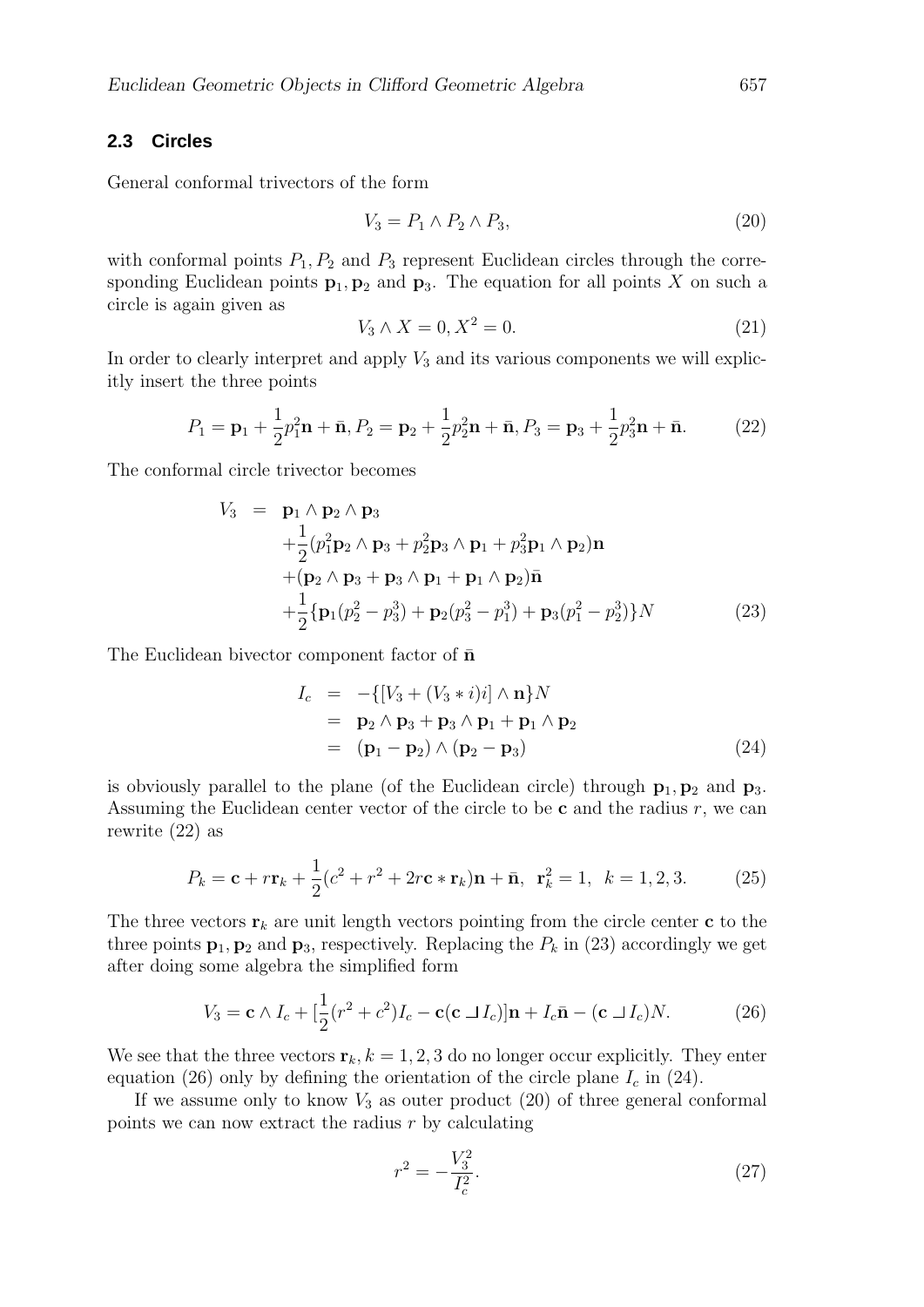We can decompose the center vector **c** by way of projection and rejection into components parallel and perpendicular to the circle plane

$$
\mathbf{c} = \mathbf{c}_{\parallel} + \mathbf{c}_{\perp},\tag{28}
$$

$$
\mathbf{c}_{\parallel} = (\mathbf{c} \sqcup I_c^{-1}) I_c = (\mathbf{c} \sqcup I_c) I_c^{-1} \stackrel{(26)}{=} -[(V_3 \sqcup \mathbf{n}) \sqcup \bar{\mathbf{n}}] I_c^{-1}, \tag{29}
$$

$$
\mathbf{c}_{\perp} = (\mathbf{c} \wedge I_c^{-1}) I_c = (\mathbf{c} \wedge I_c) I_c^{-1} \stackrel{(26)}{=} -(V_3 * i) i I_c^{-1}.
$$
 (30)

The Euclidean circle center vector can hence be extracted from any  $V_3$  as

$$
\mathbf{c} = \mathbf{c}_{\parallel} + \mathbf{c}_{\perp}^{(29),(30),(24)} - [(V_3 \mathbf{L} \cdot n) \mathbf{L} \cdot \bar{n} + (V_3 * i)i]I_c^{-1}
$$
(31)

Inserting the decomposition  $\mathbf{c} = \mathbf{c}_{\parallel} + \mathbf{c}_{\perp}$  we get the following expression for the circle trivector

$$
V_3 = \mathbf{c}_{\perp} I_c + \left[\frac{1}{2}(r^2 - c^2)I_c + \mathbf{c}\mathbf{c}_{\perp} I_c\right]\mathbf{n} + I_c \mathbf{\bar{n}} - \mathbf{c}_{\parallel} I_c N
$$
  
\n
$$
= \{ \mathbf{c}_{\perp} N + \left[\frac{1}{2}(r^2 - c^2) + \mathbf{c}\mathbf{c}_{\perp}\right]\mathbf{n} - \mathbf{\bar{n}} - \mathbf{c}_{\parallel} \} I_c N
$$
  
\n
$$
= \{-\mathbf{c}_{\parallel} - \frac{1}{2}c_{\parallel}^2 \mathbf{n} - \mathbf{\bar{n}} + \frac{1}{2}r^2 \mathbf{n} + \mathbf{c}_{\perp} N + \left[-\frac{1}{2}c_{\perp}^2 + \mathbf{c}\mathbf{c}_{\perp}\right]\mathbf{n} \} I_c N \qquad (32)
$$

In the case that the circle plane includes the origin  $(c<sub>⊥</sub> = 0)$  we are left with

$$
V_3 = -[C - \frac{1}{2}r^2 \mathbf{n}]I_c N,
$$
\n(33)

and can extract the conformal center

$$
C = \mathbf{c} + \frac{1}{2}c^2 \mathbf{n} + \bar{\mathbf{n}} \tag{34}
$$

simply as

$$
C = -V_3 N I_c^{-1} + \frac{1}{2} r^2 \mathbf{n}.
$$
 (35)

#### **2.4 Planes**

Given three conformal points  $P_1, P_2$  and  $P_3$  as in (22) the conformal 4-vector

$$
V_{plane} = P_1 \wedge P_2 \wedge P_3 \wedge \mathbf{n}
$$
  
=  $\mathbf{p}_1 \wedge \mathbf{p}_2 \wedge \mathbf{p}_3 \wedge \mathbf{n}$   
-( $\mathbf{p}_2 \wedge \mathbf{p}_3 + \mathbf{p}_3 \wedge \mathbf{p}_1 + \mathbf{p}_1 \wedge \mathbf{p}_2$ )N (36)

represents the plane through the Euclidean points  $p_1, p_2$  and  $p_3$ . The Euclidean bivector component factor of N

$$
I_p = -(V_{plane}\mathbf{n}) \sqcup \bar{\mathbf{n}} = \mathbf{p}_2 \wedge \mathbf{p}_3 + \mathbf{p}_3 \wedge \mathbf{p}_1 + \mathbf{p}_1 \wedge \mathbf{p}_2 = (\mathbf{p}_1 - \mathbf{p}_2) \wedge (\mathbf{p}_2 - \mathbf{p}_3) \tag{37}
$$

gives the orientation of the plane in the Euclidean space. This allows us to rewrite  $V_{plane}$  as

$$
V_{plane} = (\mathbf{d} \wedge I_p)\mathbf{n} - I_p N = \mathbf{d}I_p \mathbf{n} - I_p N, \qquad (38)
$$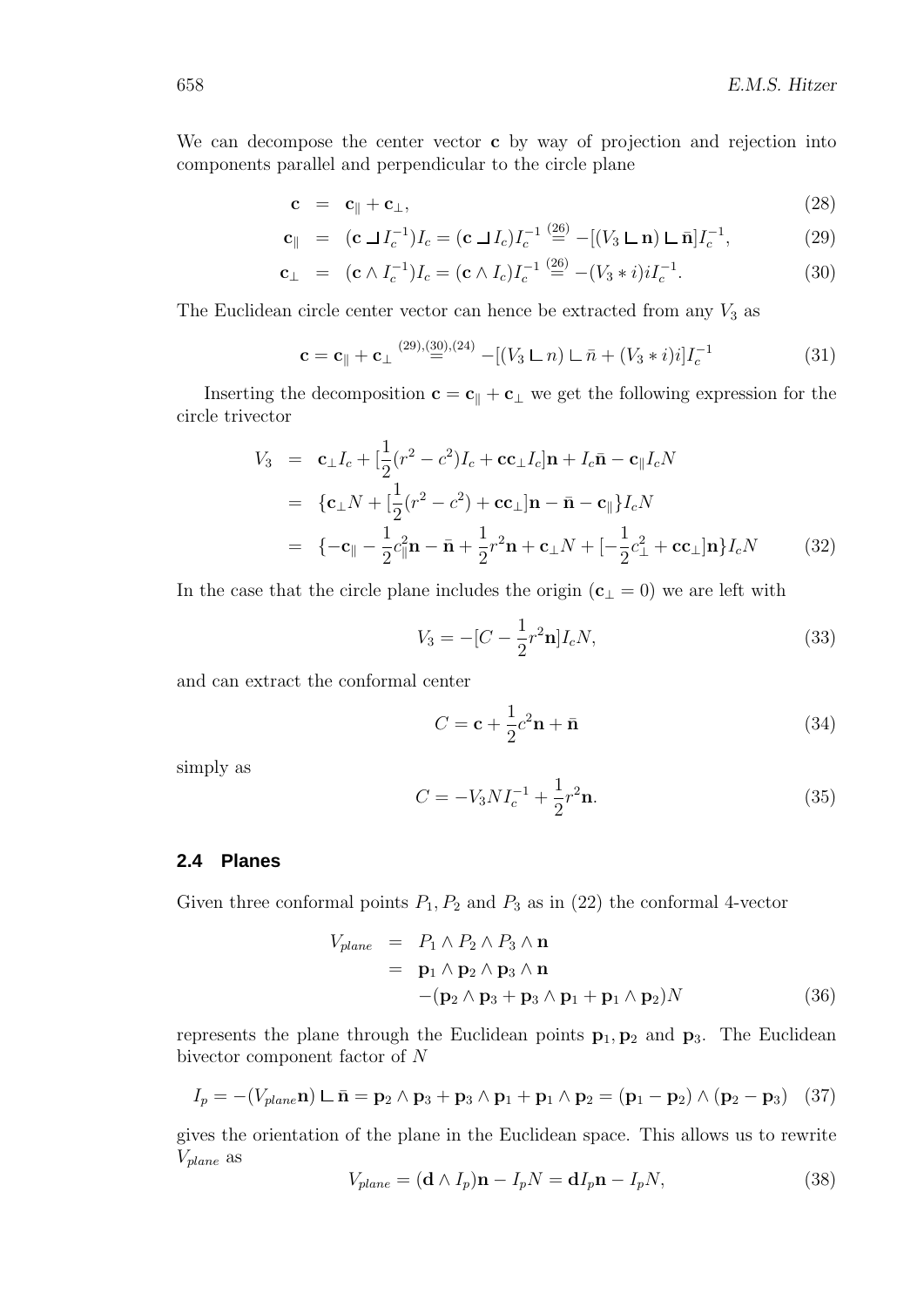where **d** represents the Euclidean distance vector from the origin to the plane, itself perpendicular to the plane. The Euclidean distance vector can be extracted from  $V_{plane}$  by

$$
\mathbf{d} = (V_{plane} \wedge \bar{\mathbf{n}})I_p^{-1}N. \tag{39}
$$

The equation for all points  $X$  on the plane is again given as

$$
V_{plane} \wedge X = 0, X^2 = 0. \tag{40}
$$

Somewhat in analogy of the relation of point pairs as one-dimensional circles (11) and the resulting alternative parametrization of lines (19), an alternative parametrization of planes by means of a general conformal point  $C$  on the plane is possible

$$
P_1 \wedge P_2 \wedge P_3 \wedge \mathbf{n} = C \wedge I_c \wedge \mathbf{n} = \mathbf{c} \wedge I_c \mathbf{n} - I_c N \tag{41}
$$

For  $c \wedge I_c = 0$  (origin  $\bar{n}$  in plane) we get

$$
P_1 \wedge P_2 \wedge P_3 \wedge \mathbf{n} = -I_c N. \tag{42}
$$

### **2.5 Spheres**

General conformal 4-vectors of the form

$$
V_4 = P_1 \wedge P_2 \wedge P_3 \wedge P_4 \tag{43}
$$

with conformal points

$$
P_k = \mathbf{p}_k + \frac{1}{2}p_k^2 \mathbf{n} + \bar{\mathbf{n}}, k = 1, 2, 3, 4
$$
 (44)

represent Euclidean spheres through the corresponding Euclidean points  $\mathbf{p}_k, k =$  $1, 2, 3, 4$ . The equation for all points X on the sphere is again given as

$$
V_4 \wedge X = 0, X^2 = 0. \tag{45}
$$

Inserting  $(44)$  explicitly in  $V_4$  yields

$$
V_4 = -\frac{1}{2}(p_1^2 \mathbf{p}_{234} + p_2^2 \mathbf{p}_{314} + p_3^2 \mathbf{p}_{124} + p_4^2 \mathbf{p}_{132})\mathbf{n}
$$
  
-( $\mathbf{p}_{234} + \mathbf{p}_{314} + \mathbf{p}_{124} + \mathbf{p}_{132})\mathbf{\bar{n}}$   
+ $\frac{1}{2}\{(p_2^2 - p_3^2)\mathbf{p}_{14} + (p_3^2 - p_1^2)\mathbf{p}_{24} + (p_1^2 - p_2^2)\mathbf{p}_{34}$   
+ $(p_1^2 - p_4^2)\mathbf{p}_{23} + (p_2^2 - p_4^2)\mathbf{p}_{31} + (p_3^2 - p_4^2)\mathbf{p}_{12}\}N,$  (46)

with the abbreviations

$$
\mathbf{p}_{kl} = \mathbf{p}_k \wedge \mathbf{p}_l, \ \ \mathbf{p}_{klm} = \mathbf{p}_k \wedge \mathbf{p}_l \wedge \mathbf{p}_m, \ \ k, l, m \in \{1, 2, 3, 4\}. \tag{47}
$$

The  $\bar{\mathbf{n}}$  factor component

$$
i_s = -(V_4 \wedge \mathbf{n})N
$$
  
= -(p<sub>234</sub> + p<sub>314</sub> + p<sub>124</sub> + p<sub>132</sub>)  
= (p<sub>1</sub> - p<sub>2</sub>) \wedge (p<sub>2</sub> - p<sub>3</sub>) \wedge (p<sub>3</sub> - p<sub>4</sub>) (48)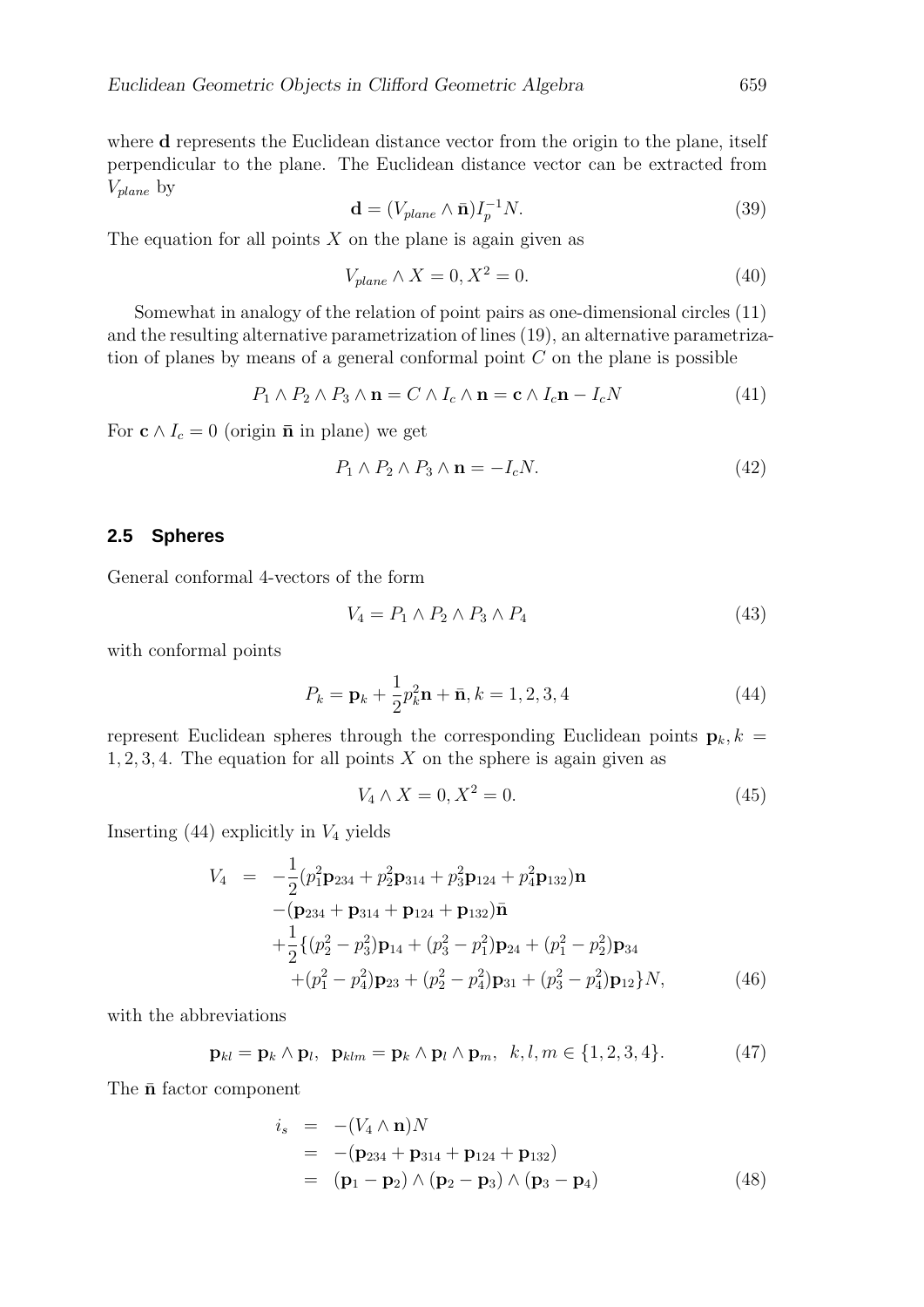is a Euclidean pseudoscalar, i.e. proportional to  $i$ . Similar to the discussion of the circle, assuming the Euclidean center vector of the sphere to be  $\bf{c}$  and the radius  $r$ , we can rewrite (44) as

$$
P_k = \mathbf{c} + r\mathbf{r}_k + \frac{1}{2}(c^2 + r^2 + 2r\mathbf{c} * \mathbf{r}_k)\mathbf{n} + \bar{\mathbf{n}}, \ \mathbf{r}_k^2 = 1, \ k = 1, 2, 3, 4.
$$
 (49)

Replacing the  $P_k$ ,  $k = 1, 2, 3, 4$  in (46) accordingly we get after doing lots of algebra

$$
V_4 = \frac{1}{2}(r^2 - c^2)i_s \mathbf{n} + i_s \bar{\mathbf{n}} + \mathbf{c}i_s N
$$
  
=  $(\mathbf{c} + \frac{1}{2}c^2 \mathbf{n} + \bar{\mathbf{n}} - \frac{1}{2}r^2 \mathbf{n})i_s N$   
=  $(C - \frac{1}{2}r^2 \mathbf{n})i_s N,$  (50)

where  $C$  represents the conformal center of the sphere. An important relationship used in the derivation of (50) is

$$
i_s = (\mathbf{p}_1 - \mathbf{p}_2) \wedge (\mathbf{p}_2 - \mathbf{p}_3) \wedge (\mathbf{p}_3 - \mathbf{p}_4) = r^3(\mathbf{r}_1 - \mathbf{r}_2) \wedge (\mathbf{r}_2 - \mathbf{r}_3) \wedge (\mathbf{r}_3 - \mathbf{r}_4). (51)
$$

The elegant form  $(50)$  of  $V_4$  makes it easy to extract the radius and the center from any general conformal (sphere) 4-vector:

$$
r^{2} = \frac{V_{4}^{2}}{(V_{4} \wedge \mathbf{n})^{2}}, \quad C = \frac{1}{2}r^{2}\mathbf{n} + \frac{V_{4}}{-V_{4} \wedge \mathbf{n}}.
$$
 (52)

## **3 Conclusions**

We explained how to algebraically construct conformal (homogeneous) subspaces with very intuitive Euclidean interpretations.<sup>3</sup>

We then analyzed in detail how the joining of conformal points yields explicit expressions for points, pairs of points, lines, circles, planes and spheres. After that we showed how the Euclidean 3D information of positions, orientations and radii, etc. can be extracted.<sup>4</sup> In some cases useful alternative parametrizations were given. Applications of these alternative parametrizations can e.g. be found in [15].

## **Acknowledgement**

Soli Deo Gloria. The author does want to thank his wife and children. He further thanks S. Krausshaar and P. Leopardi for organizing the ICIAM 2003 Clifford minisymposium.

<sup>3</sup>They are e.g. implemented, together with algebraic expressions for arbitrary translations and rotations, and for subspace operations of union (join), intersection (meet), projection and rejection as methods in the GeometricAlgebra Java package.[8, 9, 16]

<sup>4</sup>These formulas precisely yield the optimal mathematical structure of the related Java methods each geometric object is to have e.g. in the GeometricAlgebra Java package implementation. [9]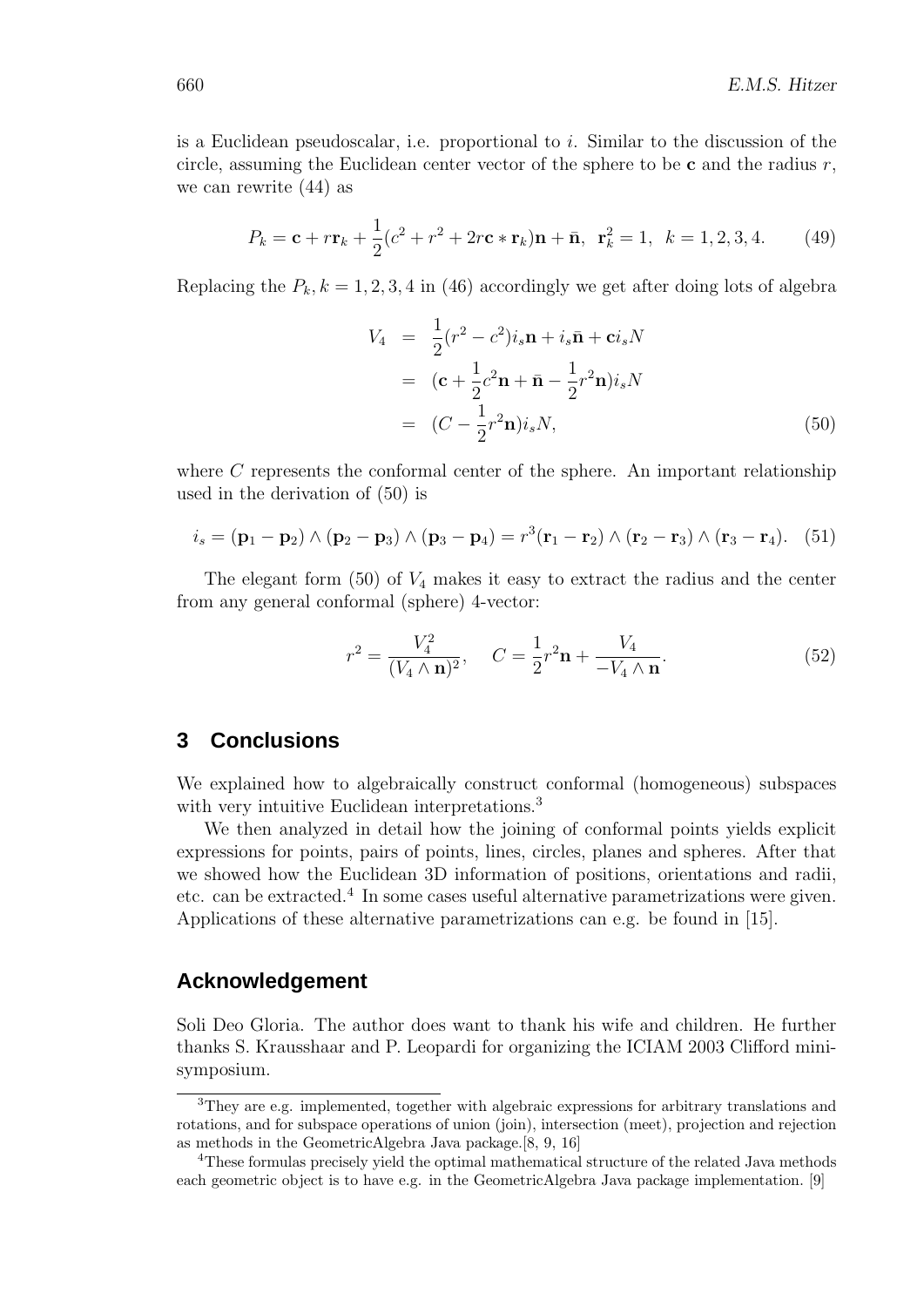## **References**

- [1] D. Hestenes, New Foundations for Classical Mechanics (2nd ed.), Kluwer, Dordrecht, 1999.
- [2] C. Doran, A. Lasenby, J. Lasenby Conformal Geometry, Euclidean Space and Geometric Algebra, in J. Winkler (ed.), Uncertainty in Geometric Computations, Kluwer, 2002.
- [3] G. Sommer (ed.), Geometric Computing with Clifford Algebras, Springer, Berlin, 2001.
- [4] D. Hestenes, G. Sobczyk, Clifford Algebra to Geometric Calculus, Kluwer, Dordrecht, reprinted with corrections 1992.
- [5] G. Sobczyk, Clifford Geometric Algebras in Multilinear Algebra and Non-Euclidean Geometries, Lecture at Computational Noncommutative Algebra and Applications, July 6-19, 2003, http://www.prometheusinc.com/asi/algebra2003/abstracts/sobczyk.pdf
- [6] L. Dorst, The Inner Products of Geometric Algebra, in L. Dorst et. al. (eds.), Applications of Geometric Algebra in Computer Science and Engineering, Birkhaeuser, Basel, 2002.
- [7] D. Hestenes, H. Li, A. Rockwood, New Algebraic Tools for Classical Geometry, in G. Sommer (ed.), Geometric Computing with Clifford Algebras, Springer, Berlin, 2001.
- [8] E. Hitzer, KamiWaAi Interactive 3D Sketching with Java based on  $Cl(4,1)$ Conformal Model of Euclidean Space, Advances in Applied Clifford Algebras 13(1) pp. 11-45 (2003). Compare also [9].
- [9] KamiWaAi Java application and GeometricAlgebra Java package websites: http://sinai.mech.fukui-u.ac.jp/gcj/software/KamiWaAi/index.html and G. Utama (admin.) http://sourceforge.net/projects/kamiwaai/
- [10] C. Perwass, http://www.perwass.de/cbup/clu.html
- [11] D. Fontijne, T. Bouma, L. Dorst, Gaigen: a Geometric Algebra Implementation Generator, July 28, 2002, preprint. http://www.science.uva.nl/ga/gaigen/files/20020728\_gaigen.pdf
- [12] L. Dorst et. al., GAViewer: interactive geometric algebra with OpenGL visualization, http://www.science.uva.nl/ga/viewer/
- [13] E. Hitzer, The geometric product and derived products, preprint. http://sinai.mech.fukui-u.ac.jp/gala2/GAtopics/axioms.pdf